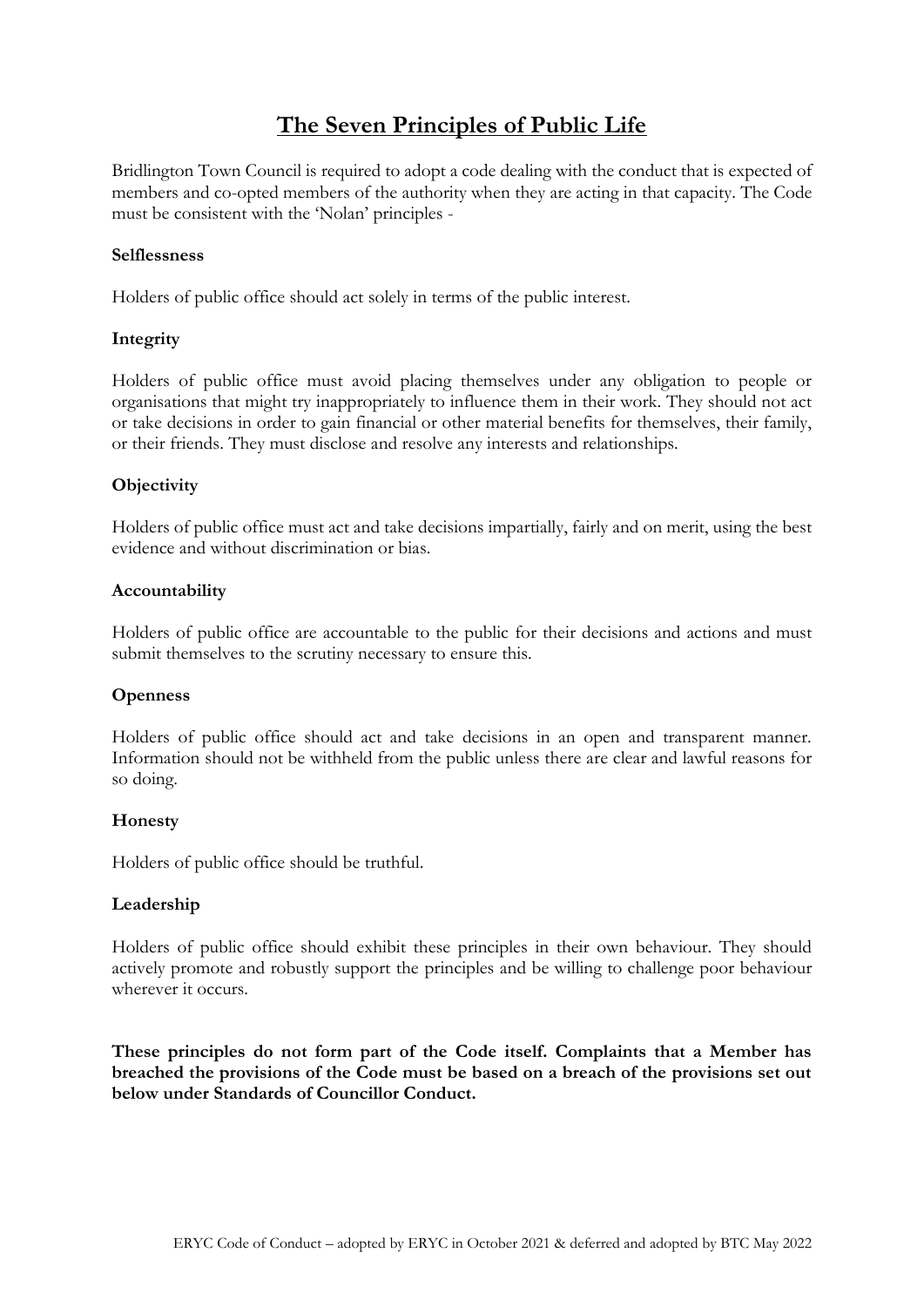

# **BRIDLINGTON TOWN COUNCIL MEMBER CODE OF CONDUCT**

# **Definitions**

In this Code of Conduct:-

**Councillor** means a member or co-opted member of a local authority; "co-opted member" is defined in the Localism Act 2011 Section 27(4) as "a person who is not a member of the authority but who

- (a) is a member of any committee or sub-committee of the authority, or;
- (b) is a member of, and represents the authority on, any joint committee or joint subcommittee of the authority; and who is entitled to vote on any question that falls to be decided at any meeting of that committee or sub-committee".

**Family** means Spouse, Civil partner, any person with whom you are living as a spouse or civil partner, parent, grandparent, child, grandchild or sibling.

## **Purpose of the Code of Conduct**

The purpose of this Code of Conduct is to assist you, as a councillor, in modelling the behaviour that is expected of you, to provide a personal check and balance, and to set out the type of conduct that could lead to action being taken against you. It is also to protect you, the public, fellow councillors, authority officers and the reputation of local government. It sets out your specific obligations in relation to standards of conduct. The fundamental aim of the Code is to create and maintain public confidence in the role of councillor and local government.

## **Application of the Code of Conduct**

This Code of Conduct applies to you as soon as you sign your declaration of acceptance of the office of councillor or attend your first meeting as a co-opted member and continues to apply to you until you cease to be a councillor.

This Code of Conduct applies to you when you are acting in your capacity as a councillor which may include when:

- you misuse your position as a councillor
- Your actions would give the impression to a reasonable member of the public with knowledge of all the facts that you are acting as a councillor;

The Code applies to all forms of communication and interaction, including:

- at face-to-face meetings
- at online or telephone meetings
- in written communication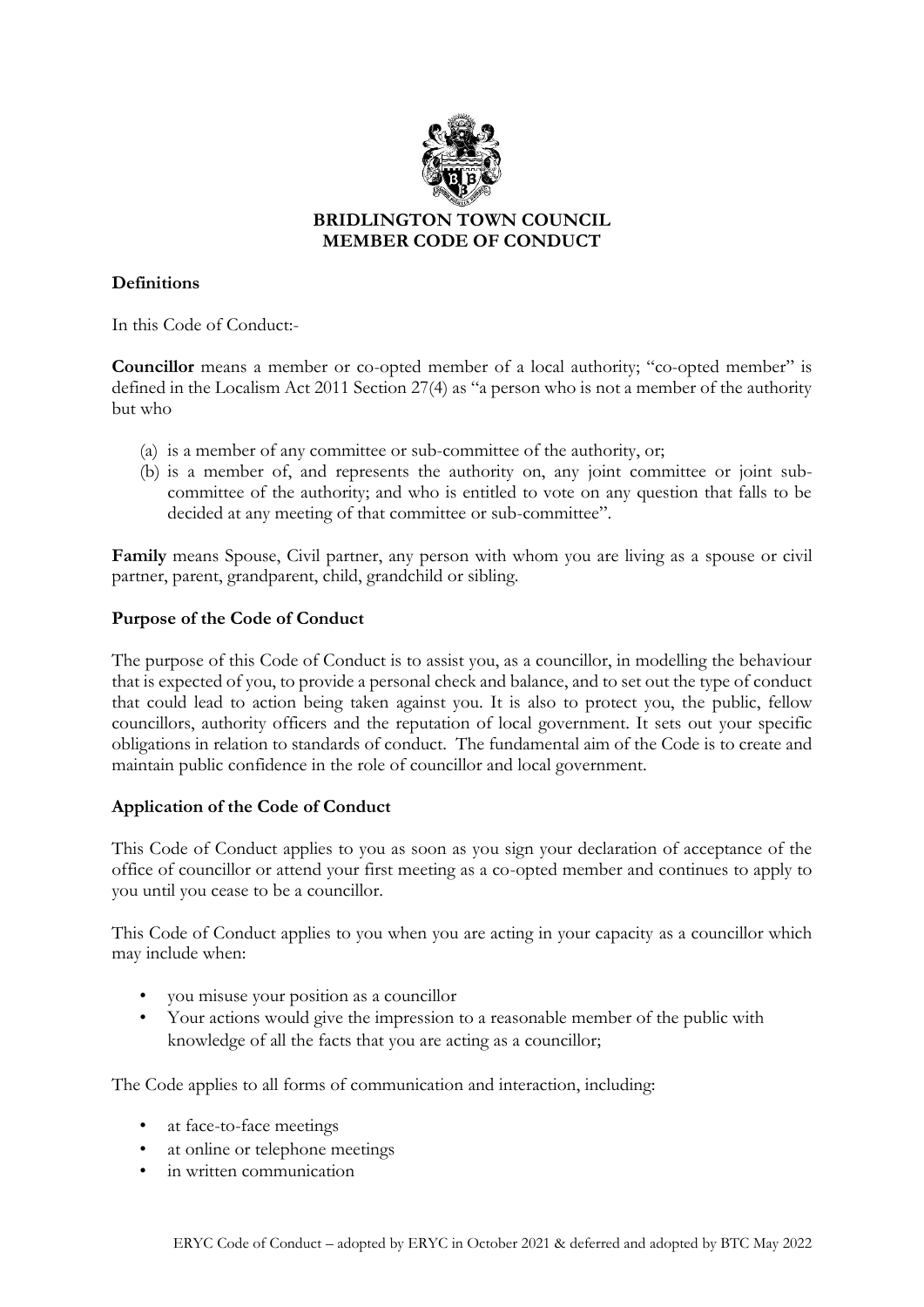• in verbal communication

.

- in non-verbal communication
- in electronic and social media communication, posts, statements and comments

Your Monitoring Officer has statutory responsibility for the implementation of the Code of Conduct, and you are encouraged to seek advice from your Monitoring Officer on any matters that may relate to the Code of Conduct. Town and parish councillors are encouraged to seek advice from their Clerk, who may refer matters to the Monitoring Officer.

#### **Standards of councillor conduct**

This section sets out your obligations, which are the minimum standards of conduct required of you as a councillor. Should your conduct fall short of these standards, a complaint may be made against you, which may result in action being taken.

Guidance is included to help explain the reasons for the obligations and how they should be followed.

## **1. You must treat others with respect**

Respect means politeness and courtesy in behaviour, speech, and in the written word. Debate and having different views are all part of a healthy democracy. As a councillor, you can express, challenge, criticise and disagree with views, ideas, opinions and policies in a robust but civil manner. You should not, however, subject individuals, groups of people or organisations to personal attack.

In your contact with the public, you should treat them politely and courteously. Rude and offensive behaviour lowers the public's expectations and confidence in councillors.

In return, you have a right to expect respectful behaviour from the public. If members of the public are being abusive, intimidatory or threatening you are entitled to stop any conversation or interaction in person or online. Intimidatory or threatening behaviour which may amount to a criminal offence can be reported to the Police. You may also report any such behaviour to the relevant social media provider. This also applies to fellow councillors, where action could then be taken under the Councillor Code of Conduct, and authority employees, where concerns should be raised in line with the local authority's councillor officer protocol.

#### **2. You must not:**

- **a. Bully any person.**
- **b. Harass any person.**
- **c. Do anything which may cause your authority to breach any of the equality enactments.**

The Advisory, Conciliation and Arbitration Service (ACAS) characterises bullying as offensive, intimidating, malicious or insulting behaviour, an abuse or misuse of power through means that undermine, humiliate, denigrate or injure the recipient. Bullying might be a regular pattern of behaviour or a one-off incident, happen face-to-face, on social media, in emails or phone calls,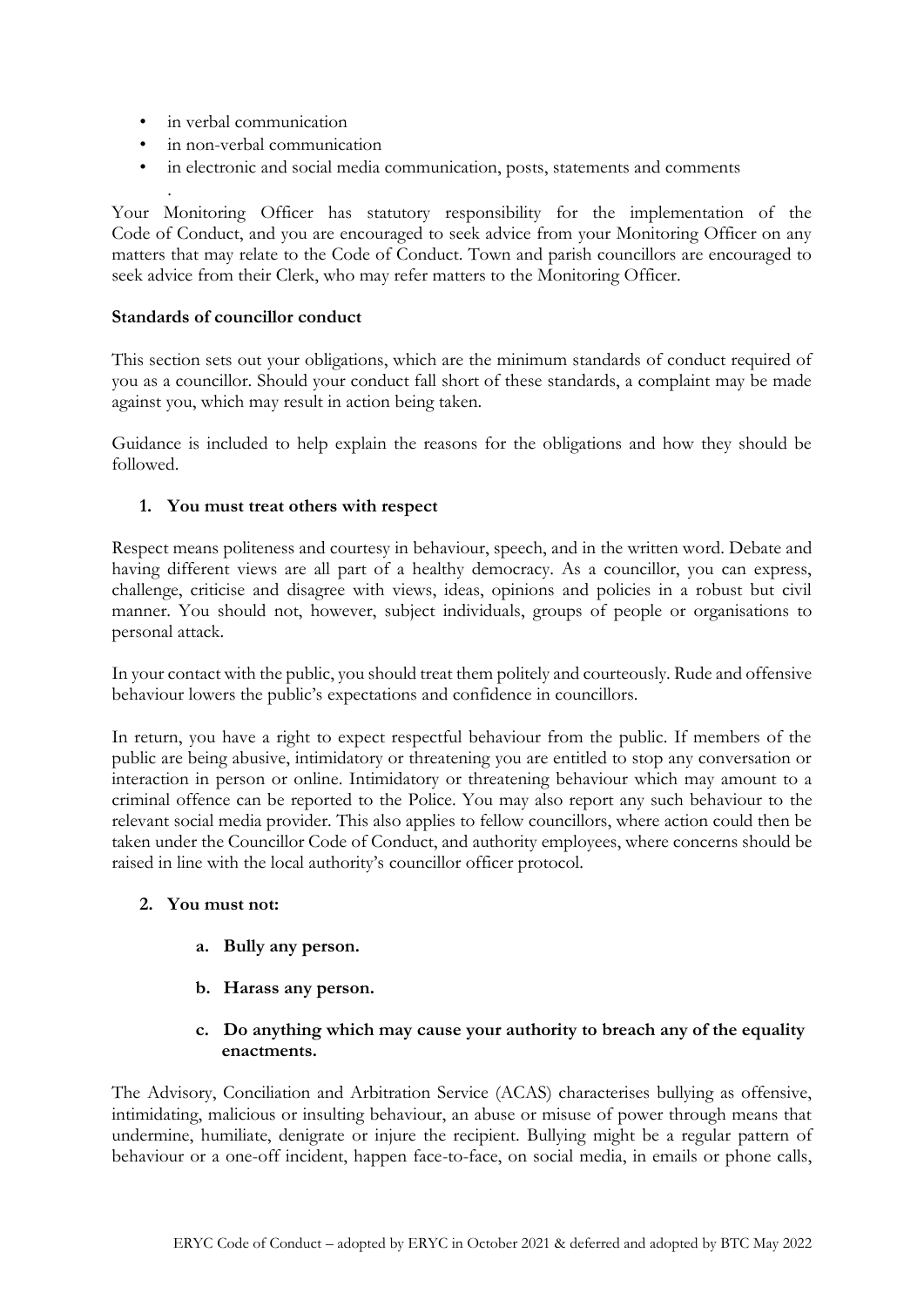happen in the workplace or at work social events and may not always be obvious or noticed by others.

The Protection from Harassment Act 1997 defines harassment as conduct that causes alarm or distress or puts people in fear of violence and must involve such conduct on at least two occasions. It can include repeated attempts to impose unwanted communications and contact upon a person in a manner that could be expected to cause distress or fear in any reasonable person.

Unlawful discrimination is where someone is treated unfairly because of a protected characteristic. Protected characteristics are specific aspects of a person's identity defined by the Equality Act 2010. They are age, disability, gender reassignment, marriage and civil partnership, pregnancy and maternity, race, religion or belief, sex and sexual orientation.

The Equality Act 2010 places specific duties on local authorities. Councillors have a central role to play in ensuring that equality issues are integral to the local authority's performance and strategic aims, and that there is a strong vision and public commitment to equality across public services.

## **3. You must not compromise, or attempt to compromise, the impartiality of anyone who works for, or on behalf of, the authority**.

Officers work for the local authority as a whole and must be politically neutral. They should not be coerced or persuaded to act in a way that would undermine their neutrality. You can question officers in order to understand, for example, their reasons for proposing to act in a particular way, or the content of a report that they have written. However, you must not try and force them to act differently, change their advice, or alter the content of that report, if doing so would prejudice their professional integrity.

## **4. You must not**

## **a. Disclose information:**

- **i. given to you in confidence by anyone**
- **ii. acquired by you which you believe, or ought reasonably to be aware, is of a confidential nature,**
- **iii. which consists of the personal data of another person , unless** 
	- **1. You have received the consent of a person authorised to give it;**
	- **2. You are required by law to do so;**
	- **3. the disclosure is made to a third party for the purpose of obtaining professional legal advice provided that the third party agrees not to disclose the information to any other person; or**
	- **4. the disclosure is:** 
		- **a. reasonable and in the public interest; and**
		- **b. made in good faith and in compliance with the reasonable requirements of the local authority; and**
		- **c. You have consulted the Monitoring Officer prior to its release.**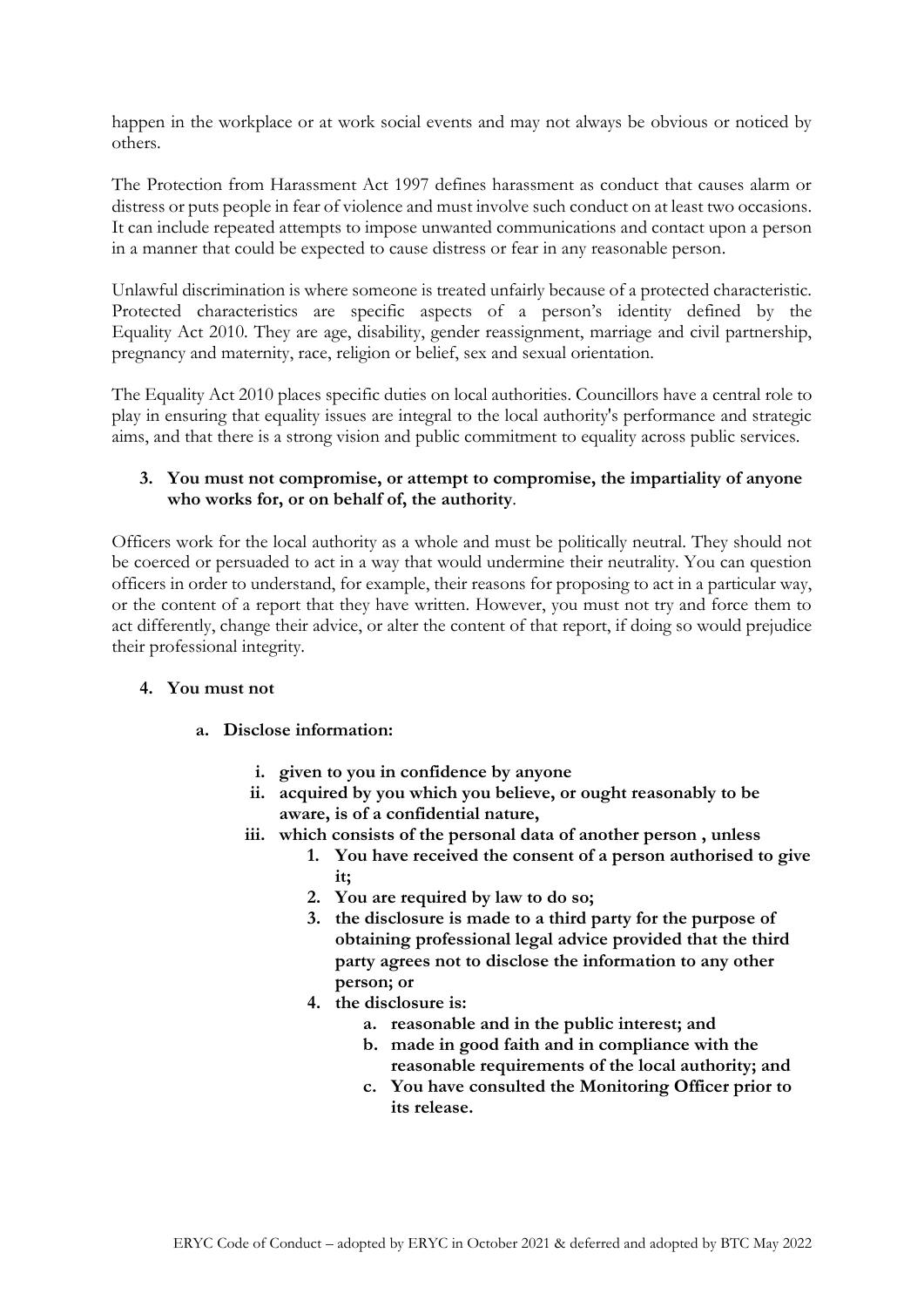## **b. Improperly use knowledge gained solely as a result of your role as a councillor for the advancement of you, your close associates, members of your family, your employer or your business interests.**

## **c. Prevent anyone from getting information that they are entitled to by law**.

Local authorities must work openly and transparently, and their proceedings and printed materials are open to the public, except in certain legally defined circumstances. You should work on this basis, but there will be times when it is required by law that discussions, documents and other information relating to or held by the local authority must be treated in a confidential manner. Examples include personal data relating to individuals or information relating to ongoing negotiations.

## **5. You must not conduct yourself in a manner that could reasonably be regarded as bringing your office or authority into disrepute.**

As a Councillor, you are trusted to make decisions on behalf of your community and your actions and behaviour are subject to greater scrutiny than that of ordinary members of the public. You should be aware that your actions might have an adverse impact on you, other councillors and/or your local authority and may lower the public's confidence in your or your local authority's ability to discharge your/its functions. For example, behaviour that is considered dishonest and/or deceitful can bring your local authority into disrepute.

You are able to hold the local authority and fellow councillors to account and are able to constructively challenge and express concern about decisions and processes undertaken by the council whilst continuing to adhere to other aspects of this Code of Conduct.

# **6. You must not use, or attempt to use, your position improperly to the advantage or disadvantage of yourself or anyone else.**

Your position as a member of the local authority provides you with certain opportunities, responsibilities and privileges, and you make choices all the time that will impact others. However, you should not take advantage of these opportunities to further your own or others' private interests or to disadvantage anyone unfairly.

# **7. You must not misuse council resources.**

- **8. When using the resources of the local authority or authorising their use by others you must:** 
	- **a. act in accordance with the authority's requirements**

## **b. ensure that such resources are not used improperly for political purposes (including party political purposes)**

You may be provided with resources and facilities by the local authority to assist you in carrying out your duties as a councillor.

Examples include:

- office support
- stationery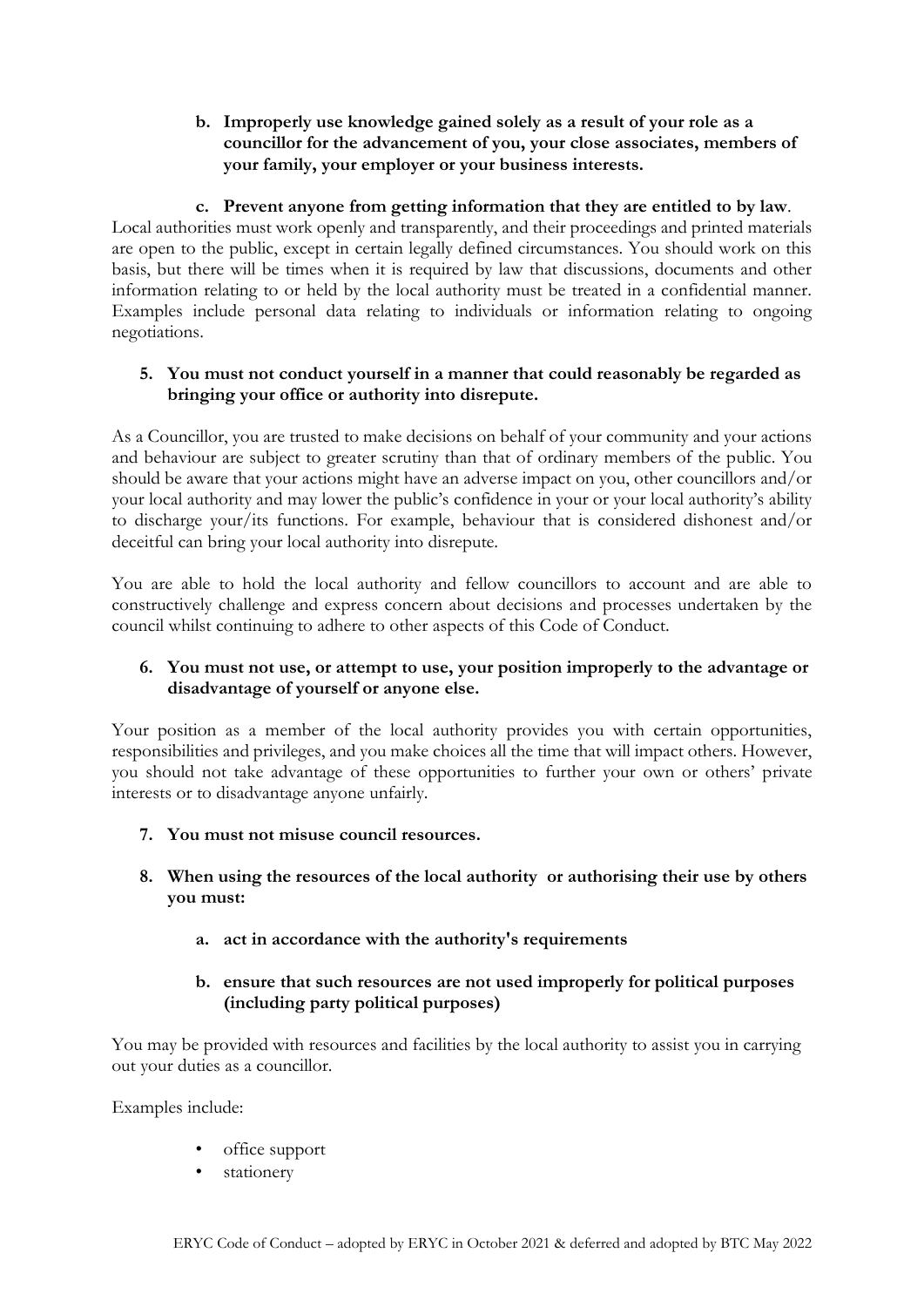- equipment such as phones, and computers
- transport
- access and use of local authority buildings and rooms.

These are given to you to help you carry out your role as a councillor more effectively and are not to be used for business or personal gain. They should be used in accordance with the purpose for which they have been provided and the local authority's own policies regarding their use.

## **9. You must –**

- **a. undertake Code of Conduct training provided by your principal authority**
- **b. co-operate with any Code of Conduct investigation and/or determination.**
- **c. comply with any sanction imposed on you following a finding that you have breached the Code of Conduct.**

## **10. You must not –**

**a. intimidate or attempt to intimidate any person who is likely to be involved with the administration of any investigation or proceedings.**

## **b. make any trivial or malicious complaint against any other Member alleging a breach of any of the provisions of this Code of Conduct.**

It is extremely important for you as a councillor to demonstrate high standards, for you to have your actions open to scrutiny and for you not to undermine public trust in the local authority or its governance. If you do not understand or are concerned about the local authority's processes in handling a complaint you should raise this with your Monitoring Officer.

- **11. You must within 28 days of receipt, register offers of gifts or hospitality with a value of £25 or more which have been offered to you in your capacity as a Member of the authority from any person or body other than the authority.**
- **12. You must not accept gifts and hospitality regardless of value where it may lead any reasonable person with knowledge of the relevant facts to believe that you might be influenced by the gift or hospitality given.**

In order to protect your position and the reputation of the authority, you should exercise caution in accepting any gifts or hospitality which are (or which you reasonably believe to be) offered to you because you are a councillor. The presumption should always be not to accept significant gifts or hospitality. However, there may be times when such a refusal may be difficult if it is seen as rudeness in which case you could accept it but must ensure it is publicly registered. However, you do not need to register gifts and hospitality which are not related to your role as a councillor, such as Christmas gifts from your friends and family. It is also important to note that it is appropriate to accept normal expenses and hospitality associated with your duties as a councillor. If you are unsure, do contact your Monitoring Officer for guidance.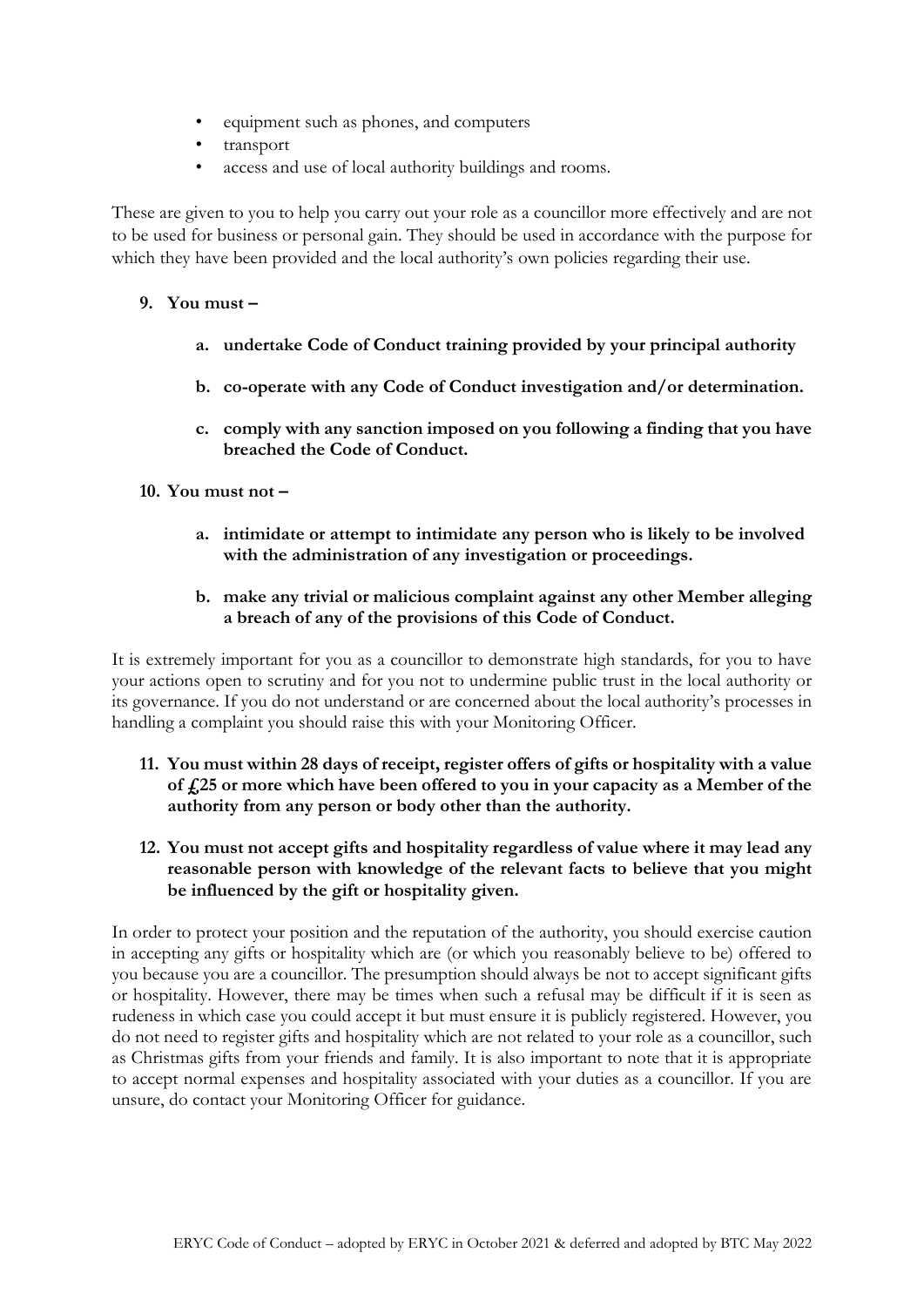#### **Registration of Interests**

- **13. You must before the end of 28 days beginning on the day on which you become a Member of the authority or within 28 days of any change in an interest or becoming aware of any new interest notify the Monitoring Officer of:**
	- **a. The following Pecuniary Interests of yourself, your spouse or civil partner, any person with whom you are living as husband or wife or any person with whom you are living as if they were a civil partner:**
		- **i. Any employment, office, trade, profession or vocation carried on for profit or gain.**
		- **ii. Any payment or provision of any other financial benefit (other than from the council) made to the councillor during the previous 12 month period for expenses incurred by him/her in carrying out his/her duties as a councillor, or towards his/her election expenses. This includes any payment or financial benefit from a trade union within the meaning of the Trade Union and Labour Relations (Consolidation) Act 1992.**
		- **iii. Any contract made between the councillor or his/her spouse or civil partner or the person with whom the councillor is living as if they were spouses/civil partners (or a firm in which such person is a partner, or an incorporated body of which such person is a director\* or a body that such person has a beneficial interest in the securities of\*) and the council — (a) under which goods or services are to be provided or works are to be executed; and (b) which has not been fully discharged.**
		- **iv. Any beneficial interest in land which is within the area of the council. 'Land' excludes an easement, servitude, interest or right in or over land which does not give the councillor or his/her spouse or civil partner or the person with whom the councillor is living as if they were spouses/ civil partners (alone or jointly with another) a right to occupy or to receive income.**
		- **v. Any licence (alone or jointly with others) to occupy land in the area of the council for a month or longer**
		- **vi. Any tenancy where (to the councillor's knowledge) — (a) the landlord is the council; and (b) the tenant is a body that the councillor, or his/her spouse or civil partner or the person with whom the councillor is living as if they were spouses/ civil partners is a partner of or a director\* of or has a beneficial interest in the securities\* of.**
		- vii. Any beneficial interest in securities<sup>\*</sup> of a body where  $-$  (a) that body **(to the councillor's knowledge) has a place of business or land in the area of the council; and (b) either — (i) ) the total nominal value of the securities\* exceeds £25,000 or one hundredth of the total issued share capital of that body; or (ii) if the share capital of that body is of more than one class, the total nominal value of the shares of any one class in which the councillor, or his/ her spouse or civil partner or the person with whom the councillor is living as if they were spouses/civil partners has a beneficial interest exceeds one hundredth of the total issued share capital of that class.**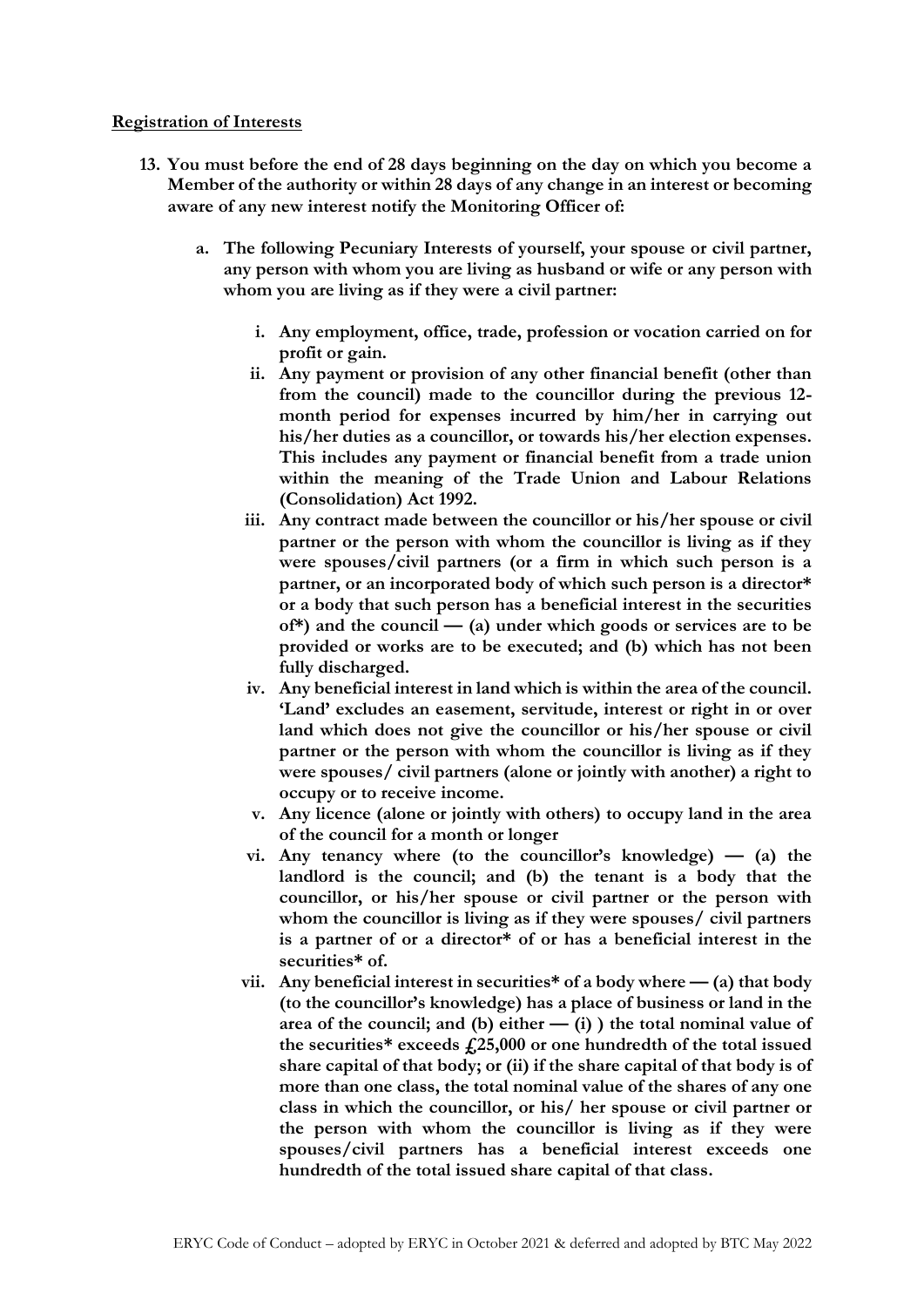**\* 'director' includes a member of the committee of management of an industrial and provident society.** 

**\* 'securities' means shares, debentures, debenture stock, loan stock, bonds, units of a collective investment scheme within the meaning of the Financial Services and Markets Act 2000 and other securities of any description, other than money deposited with a building society.** 

- **b. The following Non-Pecuniary interests of yourself:**
	- **i. Bodies to which you are appointed or nominated by the authority other than bodies in which the authority has an interest (i.e. outside body appointments).**
	- **ii. Bodies exercising functions of a public nature of which you are a Member (including regional and local enterprise partnerships, other councils, public health bodies, school governing bodies).**
	- **iii. Bodies directed to charitable purposes of which you are a Member (including the Lions, the Masons, a Parochial Church Council; not just bodies registered with the Charity Commission).**
	- **iv. Bodies whose principal purposes include influence of public opinion of policy (including any political party or trade union) of which you are a Member**.
	- **v. Any voluntary work undertaken by you.**
	- **vi. Any role as a trustee.**
- **14. You need only notify the Monitoring Officer of any interests of which you are aware pursuant to paragraph 13 above.**
- **15. Where you become a Member of the authority as a result of a re-election or re-appointment you only need to disclose interests not already entered on the register**.

#### **Sensitive Interests**

**16. Where the nature of the interest is such that you consider that the disclosure of the interest could lead to you or a person connected with you being subject to violence or intimidation, (and the Monitoring Officer agrees) details of the interests will not be included in any published version of the register of interests save that the register will state you have an interest the details of which are withheld under section 32(2) of the Localism Act 2011.**

Section 29 of the Localism Act 2011 requires the Monitoring Officer to establish and maintain a register of interests of members of the authority. You need to register your interests so that the public, local authority employees and fellow councillors know which of your interests might give rise to a conflict of interest. The register is a public document that can be consulted when (or before) an issue arises. The register also protects you by allowing you to demonstrate openness and a willingness to be held accountable. You are personally responsible for deciding whether or not you should disclose an interest in a meeting, but it can be helpful for you to know early on if others think that a potential conflict might arise. It is also important that the public know about any interest that might have to be disclosed by you or other councillors when making or taking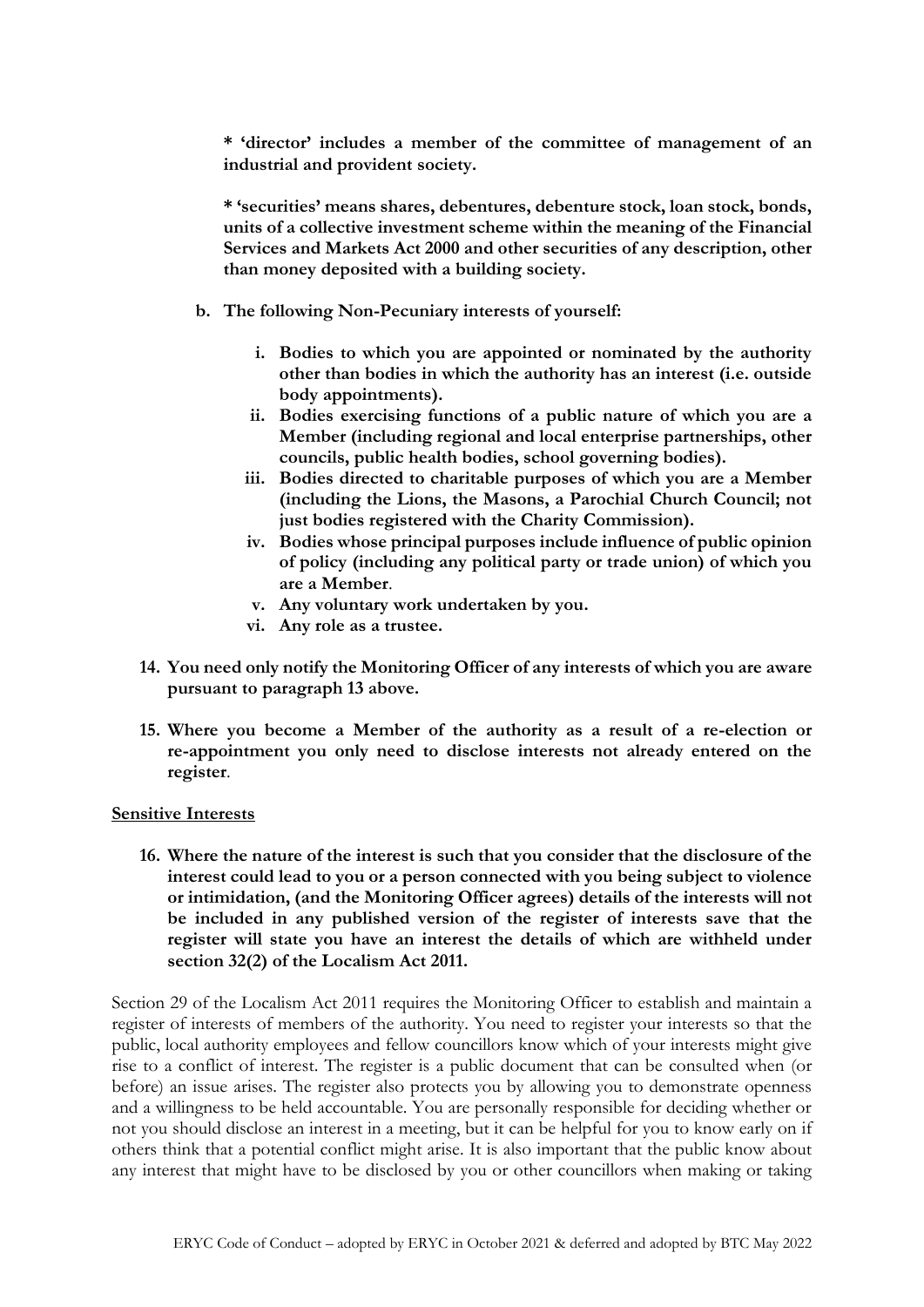part in decisions, so that decision making is seen by the public as open and honest. This helps to ensure that public confidence in the integrity of local governance is maintained.

You should note that failure to register or disclose a pecuniary interest as set out at paragraph 13 above is a criminal offence under the Localism Act 2011.

#### **Action on Interests**

#### **Pecuniary Interests**

**17. Where a matter arises at a meeting which directly relates to one of your Pecuniary Interests as set out at paragraph 13 above, you must disclose the interest, not participate in any discussion or vote on the matter and must leave the room (or go into the lobby of a virtual meeting) unless you have been granted a dispensation. If it is a 'sensitive interest', you do not have to disclose the nature of the interest, just that you have an interest. Dispensation may be granted in limited circumstances, to enable you to participate and vote on a matter in which you have a pecuniary interest.** 

#### **Non-Pecuniary Interests**

- **18. You have a non-pecuniary interest in any business of the authority where either**
	- **a. it is likely to affect any of the bodies listed in paragraph 13 (b) above;**
	- **b. it is likely to affect any person or body from whom you have within the last six years and in your capacity as a Member accepted an offer of gifts or hospitality with a value of £25.00 or more, or**
	- **c. the decision in relation to that business might reasonably be regarded as affecting your wellbeing, or financial position, or the wellbeing or financial position of a relevant person to a greater extent than the majority of other Council tax payers, rate payers or inhabitants of the Ward affected by the decision**.

#### **19. A relevant person is:-**

- **a. A member of your family or any person with whom you have a close association, or**
- **b. A person or body who employs or has appointed such persons any firm of which they are a partner or any company of which they are Directors.**
- **20. Where you have a non-pecuniary interest in any business of the authority and you attend a meeting of the authority at which that business is considered you must disclose to that meeting the existence and nature of that interest at the commencement of that consideration or when the interest becomes apparent.**
- **21. Paragraph 20 only applies where you are aware or ought reasonably to be aware of the existence of the interest.**